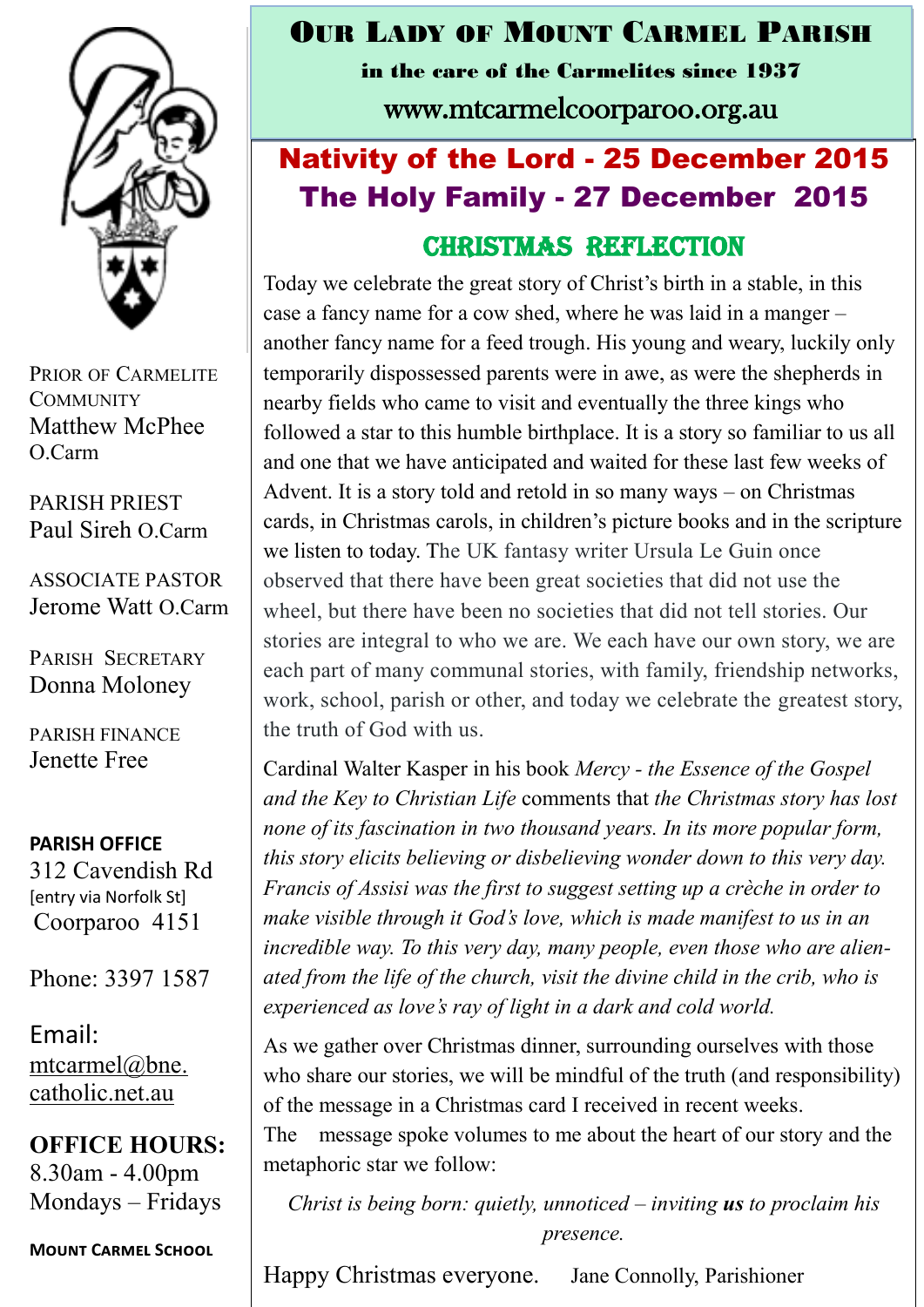# PARISH MASS TIMES

 **Weekends: Saturday Vigil: 6pm Sunday: 8.30am & 5.30pm**

#### **Weekdays: Monday to Saturday 9am**

*\* The first Wednesday of each month, a Mass of Anointing is held at 10am. This replaces the 9am Mass.*

### **Reconciliation:** Saturdays 9.30am – 10am **Rosary:** Mondays –after 9am Mass

*Our Church is always open during daylight hours, to allow you the opportunity to come in and spend some time with Our Lord.*

## This Week at Mt Carmel Christmas Mass Times

**Christmas Eve—6pm Children's Mass Christmas Eve—9pm Mass Christmas Day - 7am and 9am Christmas Carols will be sung half an hour before the start of each Mass. Please note there is no evening Mass on Christmas Day**

**New Year's Day Mass will be at 9am** \_\_\_\_\_\_\_\_\_\_\_\_\_\_\_\_\_\_\_\_\_\_\_\_\_\_

 **Happy New Year to You and your family. With every blessing for a bright and peaceful 2016** 

#### Next Sunday's Readings:

**Year C: The Epiphany of the Lord Is 60:1-6; Eph 3:2-3,5-6; Gospel: Mt:2:1-12**

## A Christmas Message from our Parish Priest

So another Christmas! It seems to come faster each year, usually before we have finished our preparations! But whether we're ready or not, it's time to relax and enjoy our celebration of Jesus' birth.

Christmas is a many diamond, beaming radiant light into all the nooks and crannies of our lives. Sometime we pick up the full beam, sometimes only the fringe. But to all of us it can make a real difference.

For some, Christmas is merely a secular festive, the "festive season", as a local politician expressed it. Some people talk of Xmas, Christmas without Christ, a season of Santa Clause and presents, a time for renewing old friendships and strengthening family ties. We sometimes hear" Christmas is really for children", and if Jesus comes into the story at all he remains a baby, the child in a manger.

It's easy to mock this "bottom line" of Christmas. But even here some of the light from Jesus' birth gently touches many in today's world. Didn't the angels promise "peace to all people of good will" that first Christmas? Even if Christmas goes no deeper, let's pray that God's love will touch all families and all people, that they may joyfully receive his gifts of unselfish love and self-giving.

But when we let the full beam of Christ's birth light up our lives, Christmas will mean so much.

*continued…..*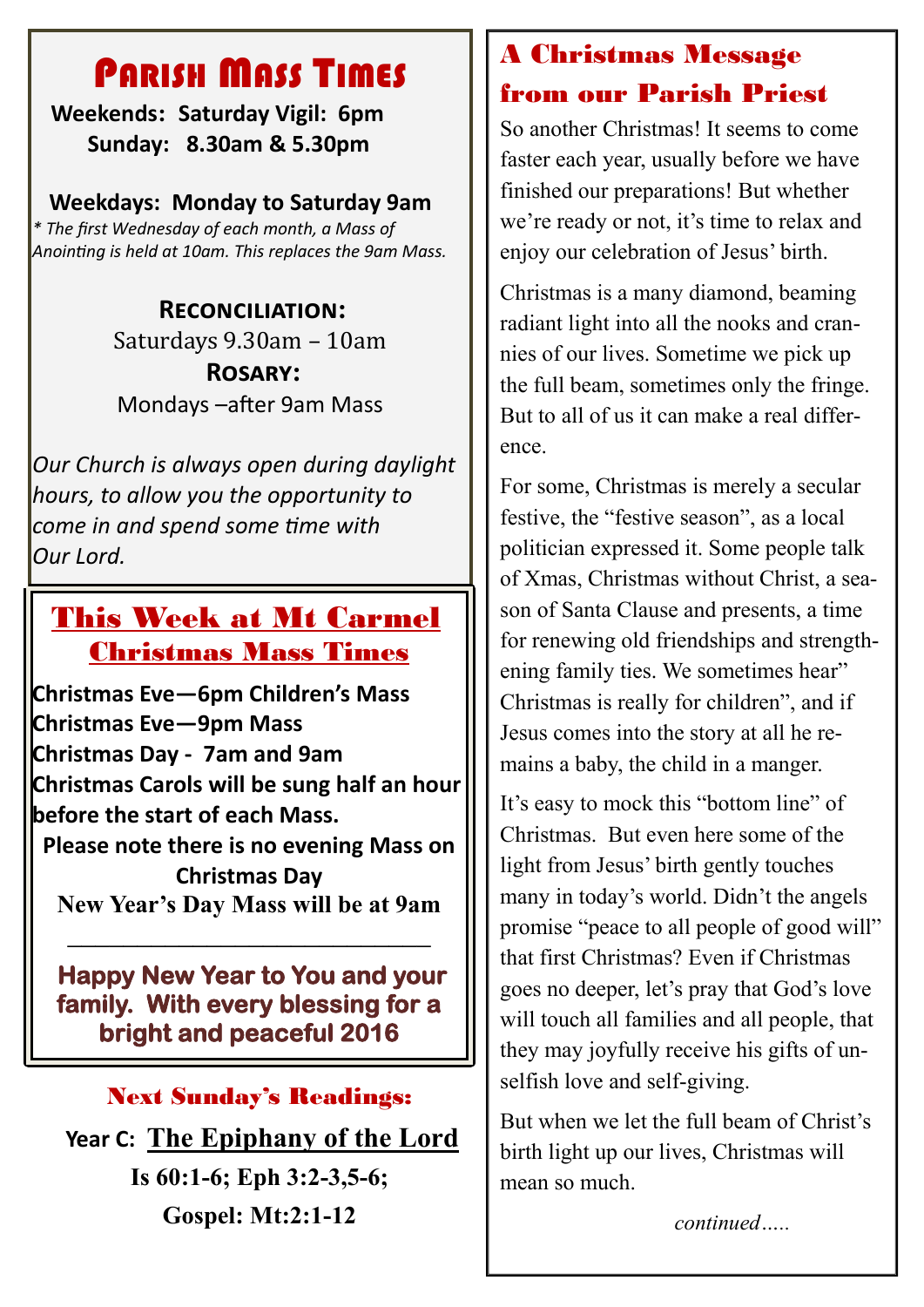First of all, it will reveal for us a new face of God. In Jesus's birth, our God enters our human story, he "learns from experience" what it means to be human. And the meeting place between God and his creation is a totally dependent new-born baby, in Bethlehem, in an animal's feeding trough, and among displaced refugees and shepherds. Our God comes to meet us in absolute powerlessness, in poverty and among the most unimportant of people. What does that say to us about own priorities, and who is regarded as important?

Secondly, the light of Christmas shines on the face of this newborn child. We see there much more than a cuddly infant. As his parents will quickly learn, he is destined to grow into a sign of contradiction to challenge the powerful and complacent, leading him inexorably to Calvary. Maybe already in the eyes of this baby in the crib we can glimpse the pain of the Cross and the triumph of Easter .

For those prepared to let the full radiance of this mystery shine into their hearts, Christmas will be a transforming experience. While continuing to be a festival for families and children, for giving gifts, for rekindling friendships and deepening the bonds of love, it can do so much more.

It can lead us closer to the God of love, as we join the shepherds and Mary and Joseph in kneeling in awe and wonder and adoration. As the light of God's love penetrates more deeply into our hearts it will lead us to Eucharist, to taste and drink deeply from the fountain of love that week by week gives us the strength to keep the Christmas vision alive the whole year long.

The light of Christmas will also shine upon those who carry heavy burdens. For some families Christmas will make us keenly aware of the death of a loved one during the year. It may also be the first family gathering after a marriage has broken down, or a rift has occurred within our family circle, or we have become unemployed and face an uncertain future. May Jesus' birth bring healing, hope and even joy in the midst of sorrow and regret for what could have been.

Blessings and joy to all our parishioners and visitors from all the members of our Parish Team, Donna Moloney our parish secretary and Jenette Free our finance officer and Fathers, Matthew, Jerome and I. We have once again been overwhelmed by so many messages and cards and gifts. Thank you for your thoughtfulness and generosity.

Due to the renovation of the priory that had begun on the  $7<sup>th</sup>$  December, Fr Jerome is now residing with Augustinians at Villanova College and I am staying at the 'White House' with

Peter and Mary now as Peter Paul and Mary" Our Prior Fr Matthew stays put comfortably in his wing and keeps the place warm.

We will keep all of you in our Christmas Masses as we celebrate together this profound mystery of God' love, A happy and holy Christmas to all. **Fr Paul Sireh O.Carm**